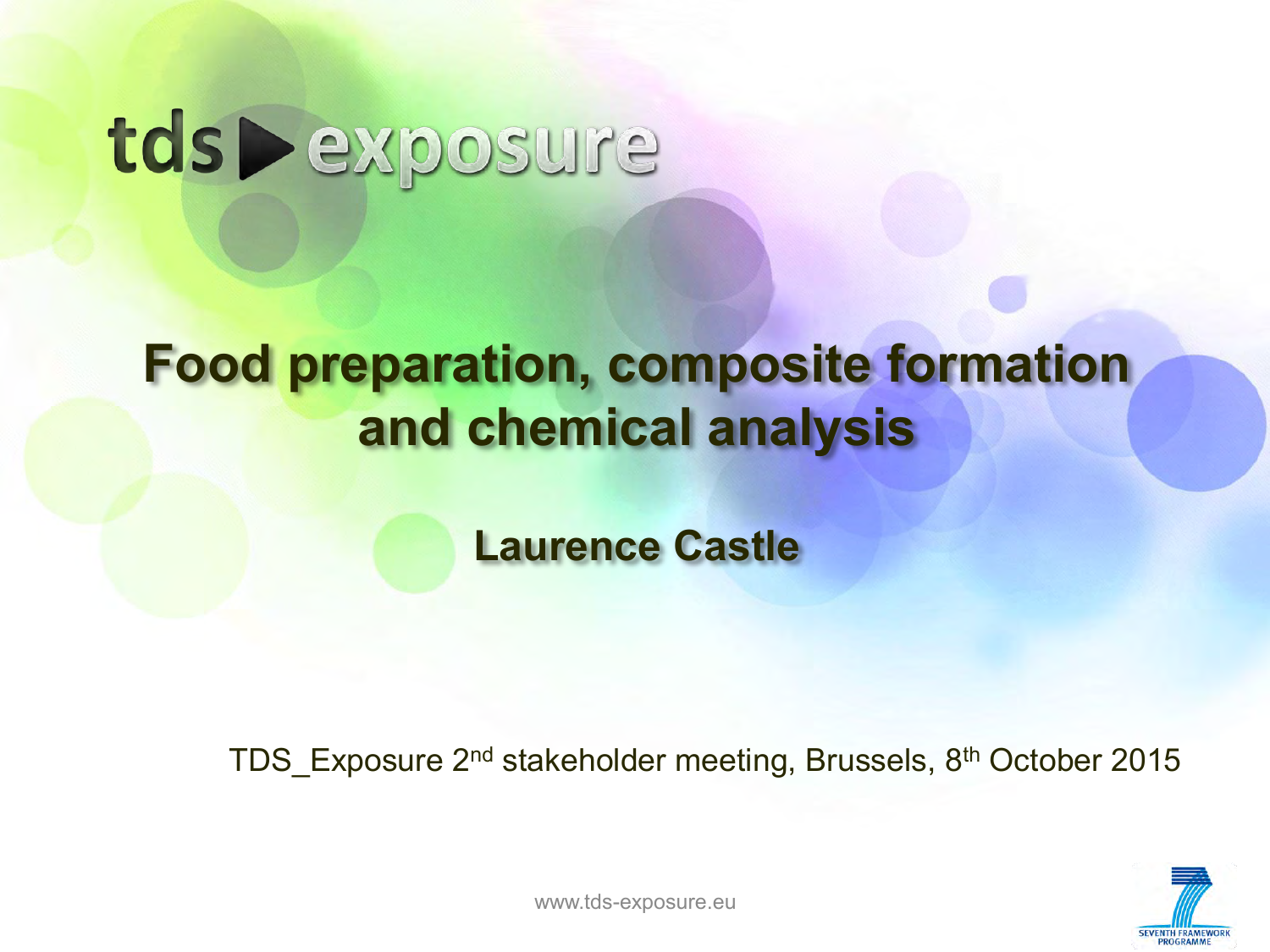# **WP4 OBJECTIVES**

- O4.1: To ensure food preparation methods reflect consumer practice since this can influence contaminant levels;
- O4.2: To ensure composite formation and storage maintains the integrity of food samples;
- O4.3: To establish requirements and capabilities of analytical methods to perform adequately at the low concentrations expected for diluted composites;
- O4.4: To evaluate the impact of analytical method performance (measurement uncertainty) on uncertainties in the final exposure assessment using TDS samples.

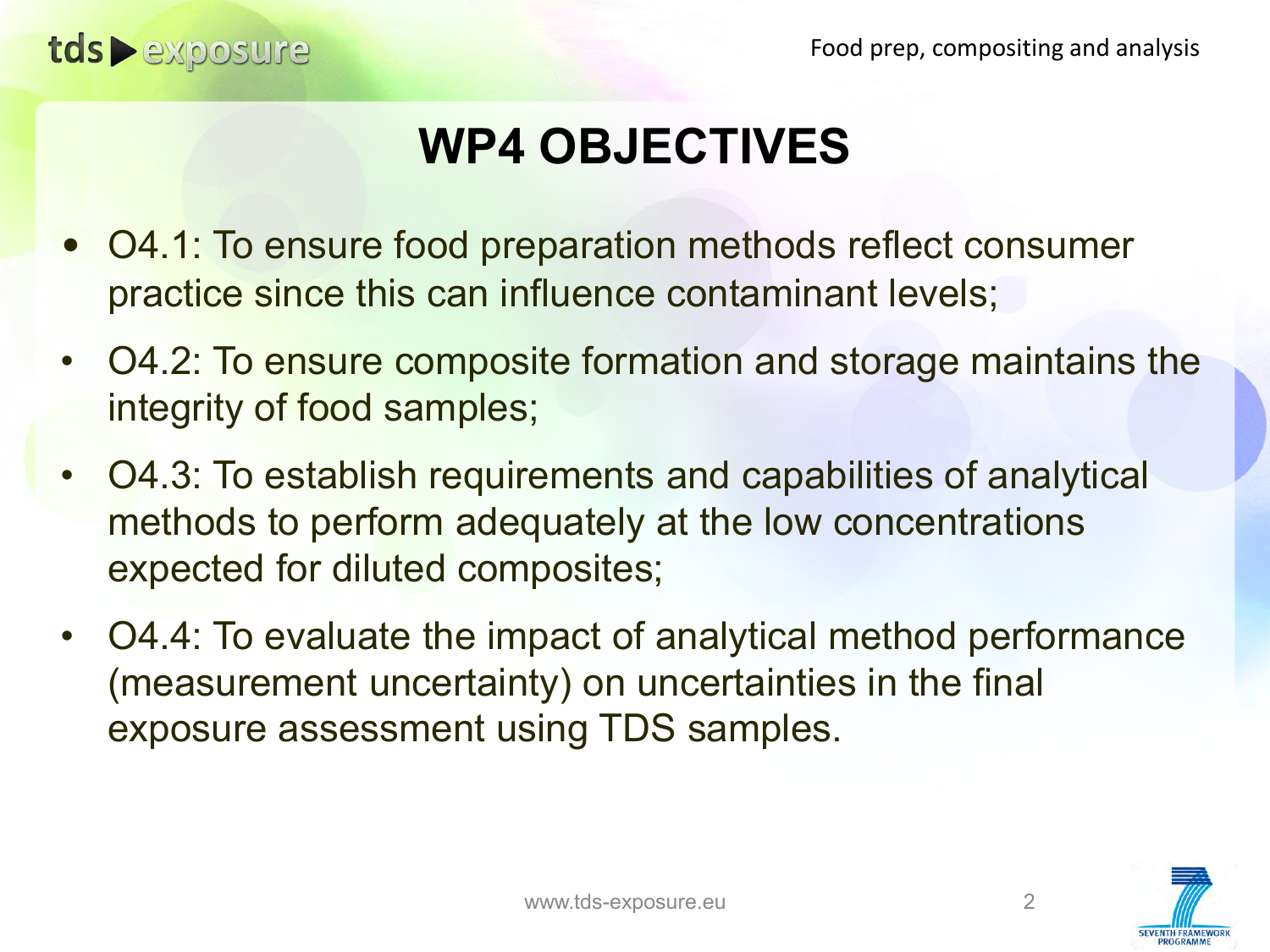Food prep, compositing and analysis

# **FOOD PREPARATION**

The Joint Guidance document on TDS from EFSA, FAO and WHO (2011) describes why consumer practice should be mimicked but it gives only brief clues on how consumer practice can best be captured and described.

Qualitative and quantitative information:-

> recipe books, on-pack instructions, ...

 consumer surveys as part or (preferably) separate from the Food Consumption (Dietary) Surveys.

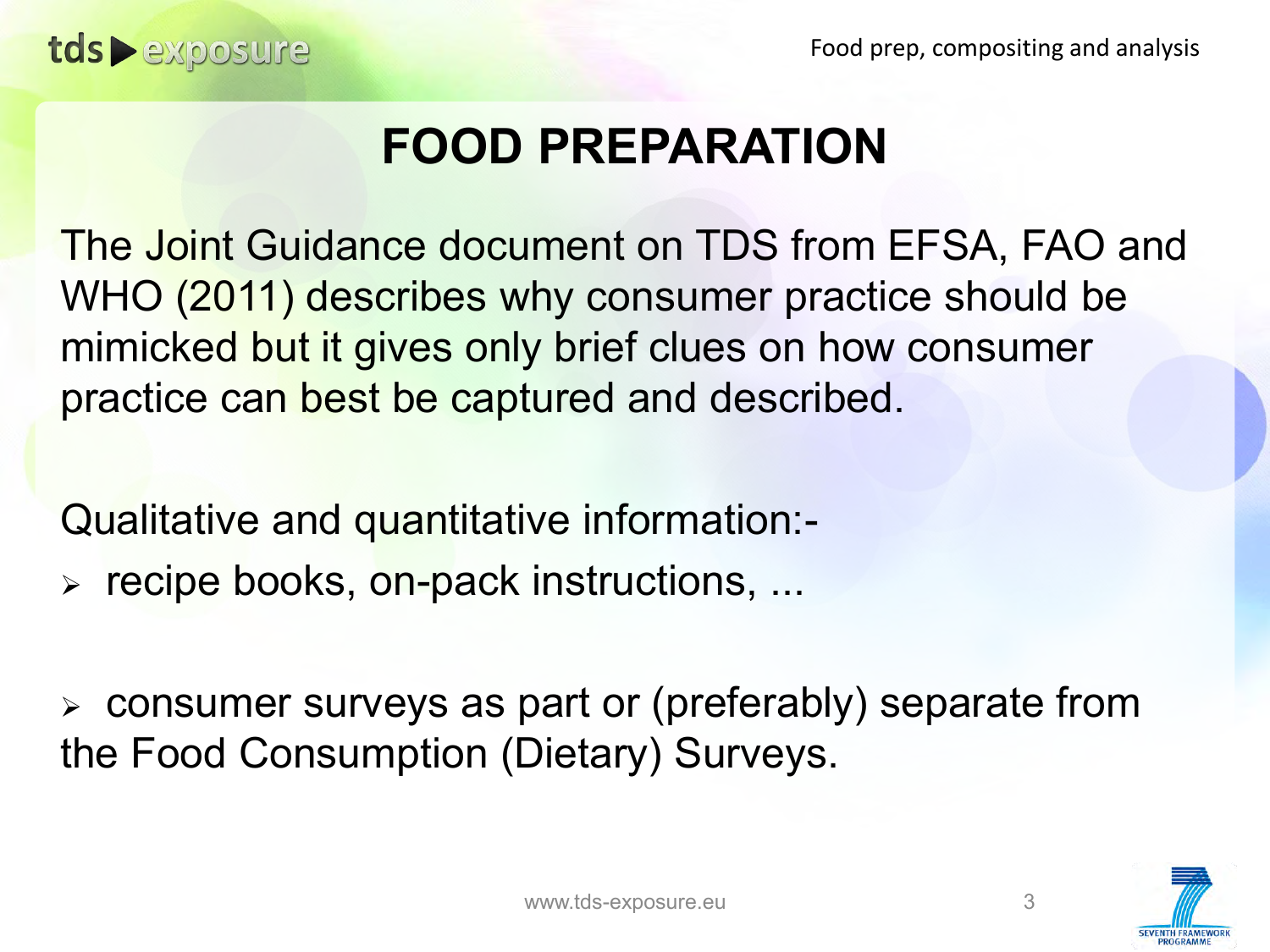# **FOOD PREPARATION**

As part of Del.4.1 we evaluated the physical and chemical effects of cooking on the top-20 chemicals identified as a priority in this project.

**Conclusions and Recommendation.** Prior to undertaking a TDS, an evaluation should be conducted for each chemical covered, describing its physical and chemical fate during normal food preparation methods. This evaluation report should guide the formation of the food list. Any assumptions and consequent uncertainties along with their impact on the resulting exposure estimates, should be recorded in an Uncertainty Analysis Table.

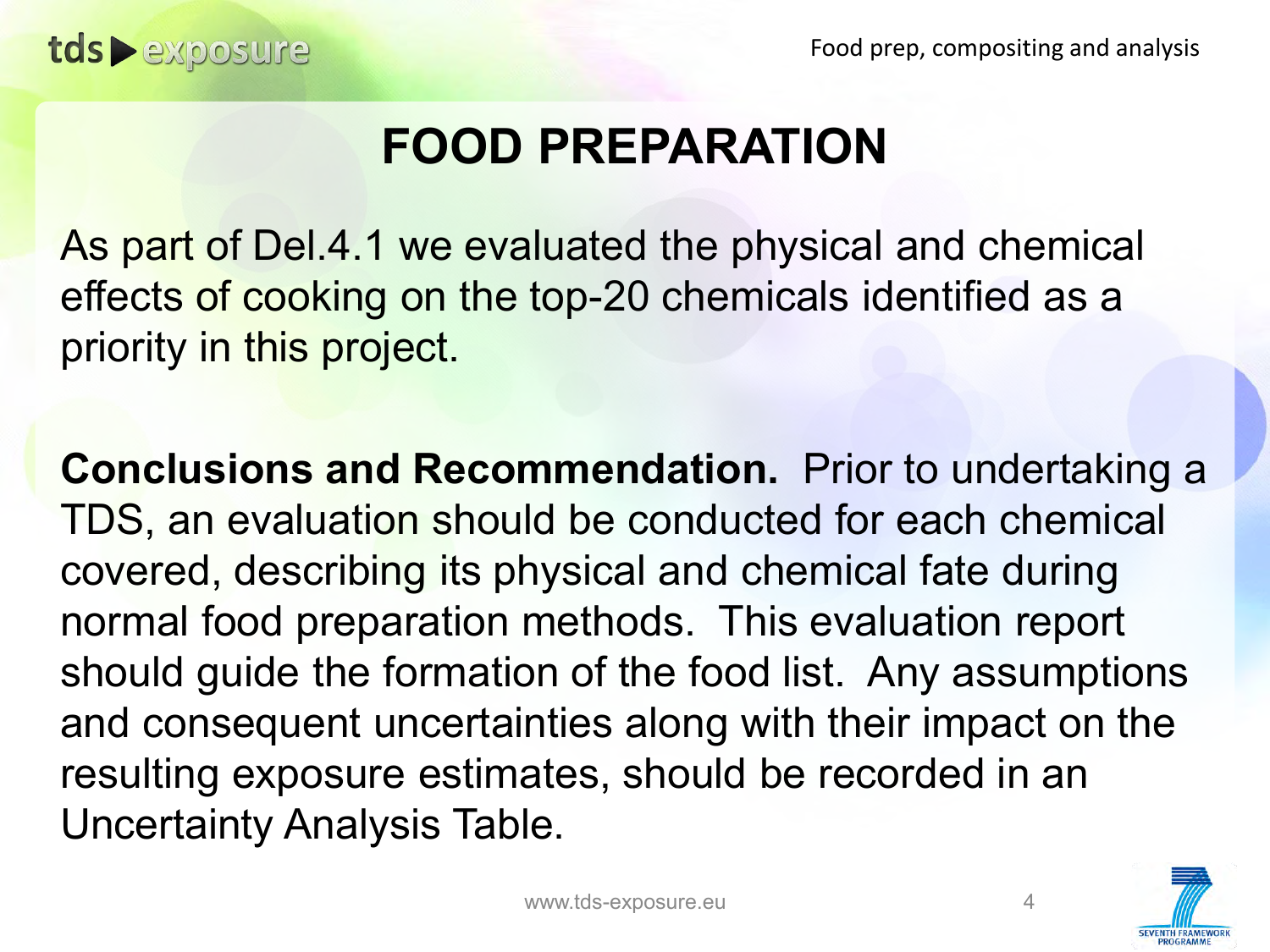Food prep, compositing and analysis

# **FOOD PREPARATION**

Thereafter:

- Record what is intended to be done: means detailed instructions provided in the food list
- > Record what actually was done: means keeping records of times, temperatures, weights, photographs etc.

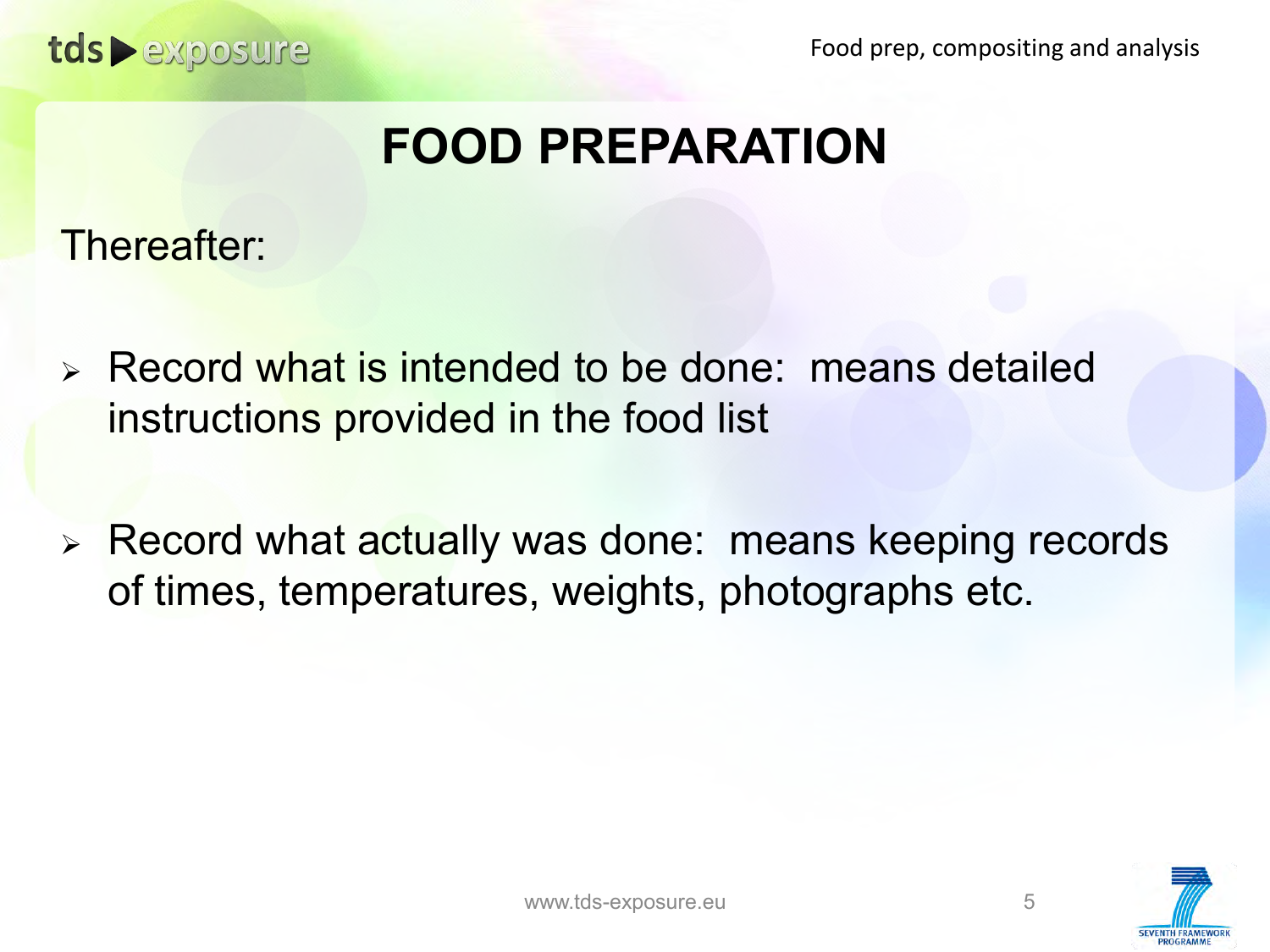The requirement is two-fold.

- First, before the individual food items are combined into a single composite, they need to be blended separately and then a defined mass taken for pooling. Then portions taken from that composite aredistributed for analysis.
- Second, when portions are received by the analytical lab or when portions are withdrawn from archive, they should be properly re-mixed (or re-homogenised if needed) before sub-sampling for the analysis in question.

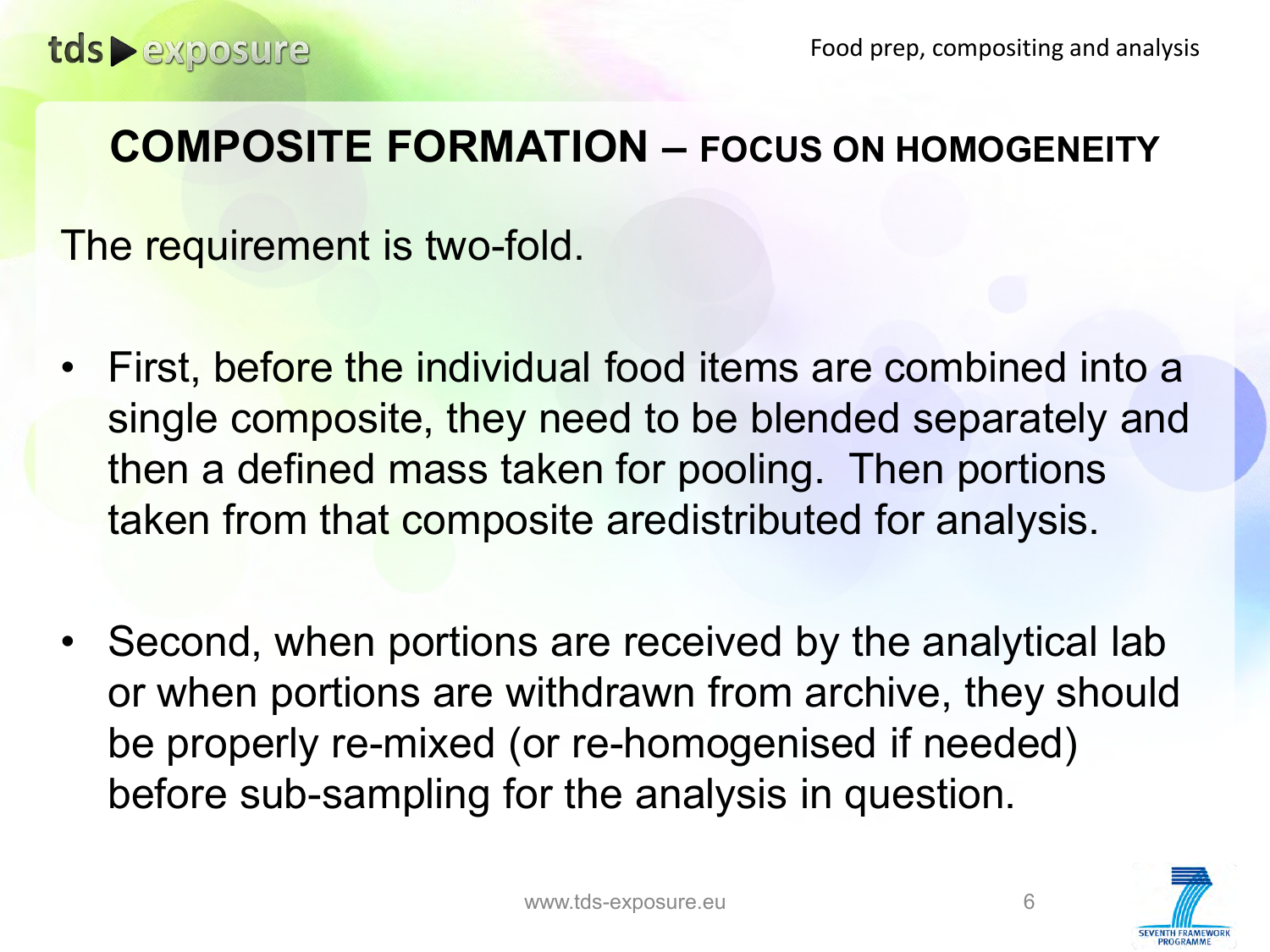It may be desirable or even necessary to test for homogeneity by using surrogates.

For water-soluble substances (e.g. heavy metals, acrylamide) the elemental composition of the pooled food composite can be tested because the concentrations are high (e.g. sodium, calcium, magnesium) and the analytical method (e.g. acid-digestion followed by ICP-MS) is quick and precise.

Surrogates for other classes of contaminants were not well established.

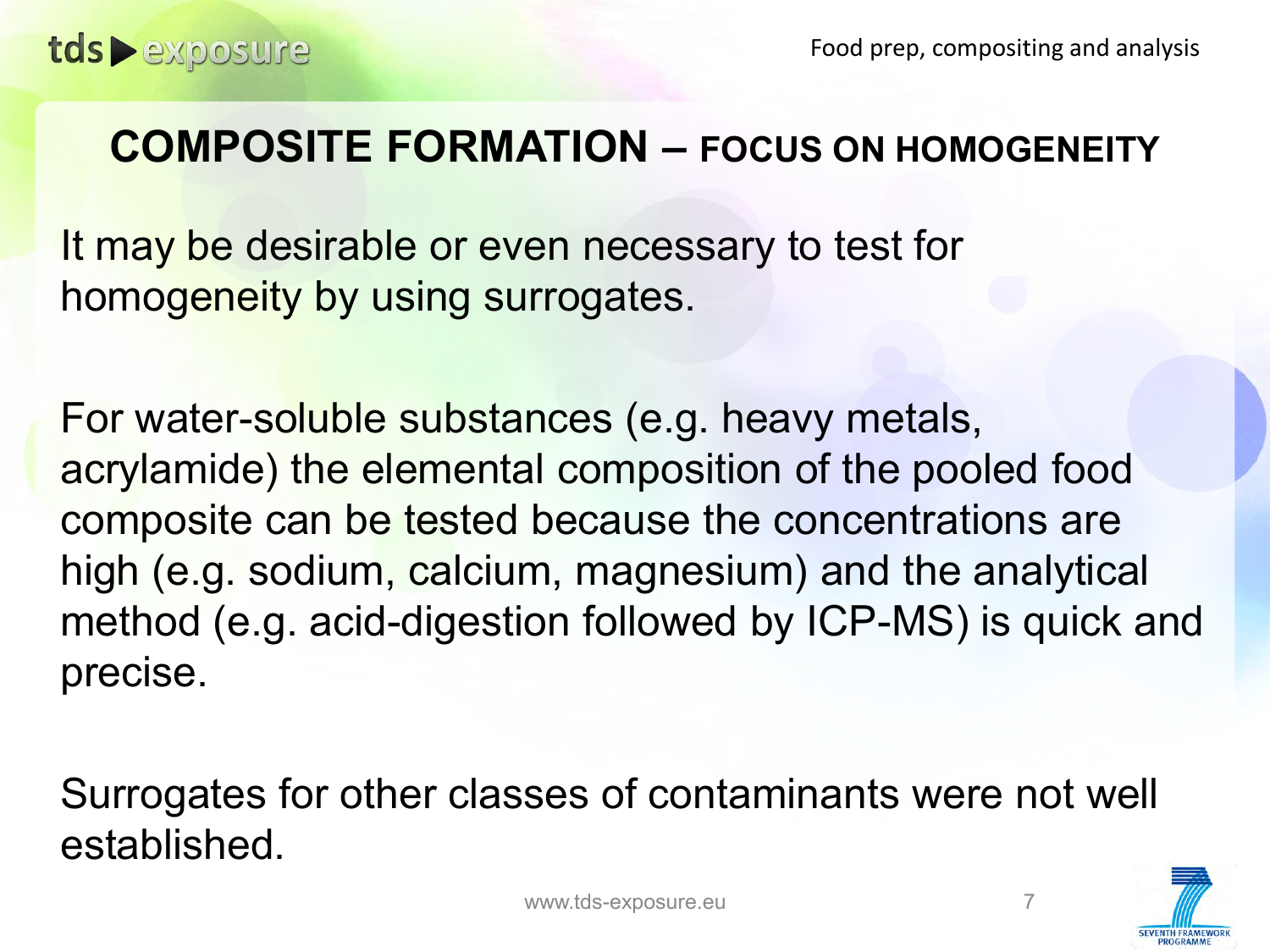A consideration of food types and the composite:

- solids and powders (including granulates and crumbs)
- pastes
- slurries / dispersions / suspensions (i.e. 2- or more phases)
- true liquids

A consideration of analyte types:

- polar / water-soluble analytes
- non-polar / fat-soluble analytes
- intermediate-polarity substances

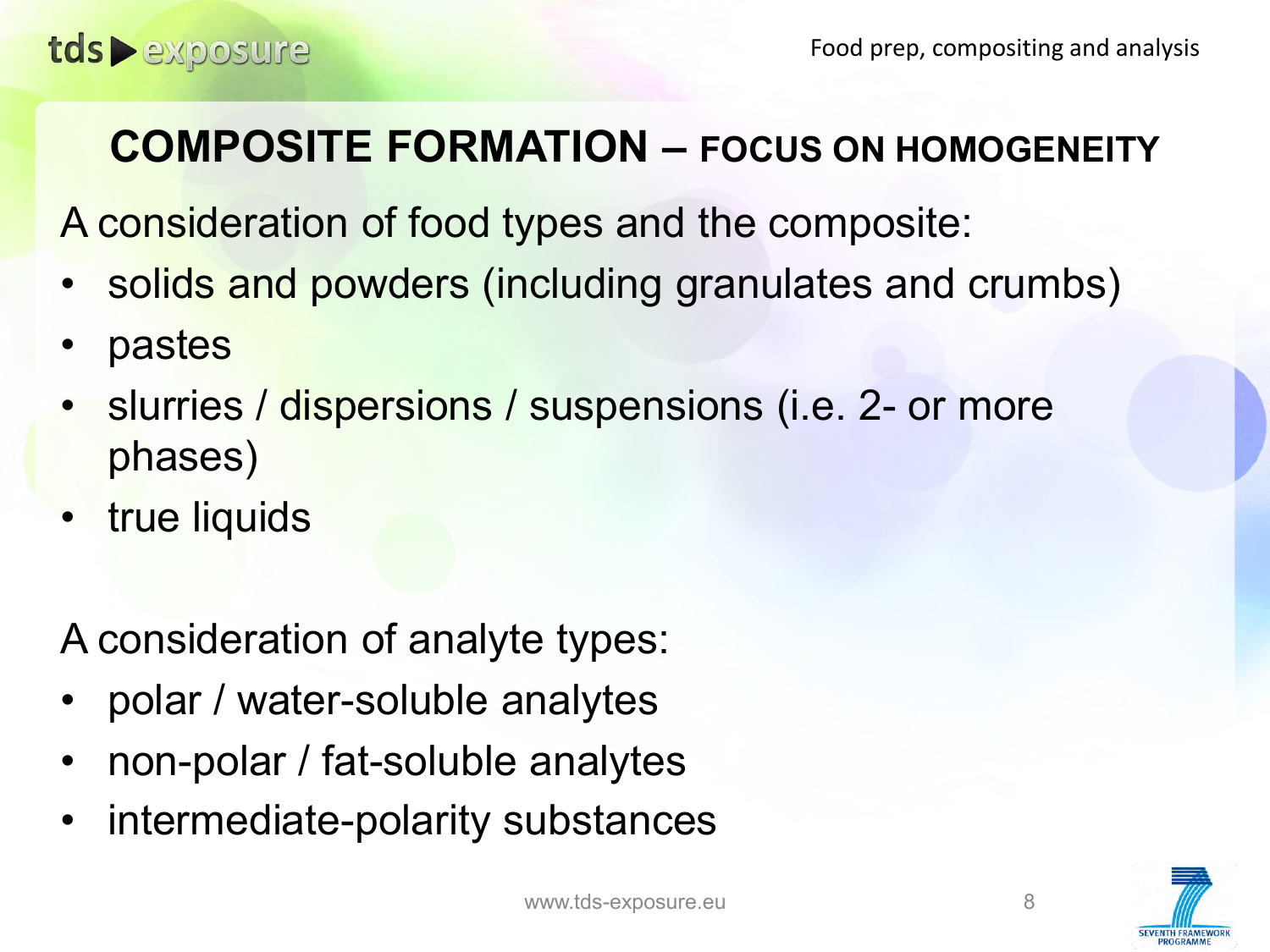As a pragmatic test for homogeneity, it can be recommended to use the procedure of FAPAS®.

Duplicate specimens are taken from each of 10 portions, and these are analysed in random order.

Te difference between duplicates is taken to represent the variability of the analytical method used and then any residual difference between the 10 portions (after allowing for the variability of the analytical method) is taken to represent the (in) homogeneity of the test material.

Fearn, T. and Thompson, M., 2001, A new test for sufficient homogeneity, Analyst, 126, 1414-1417

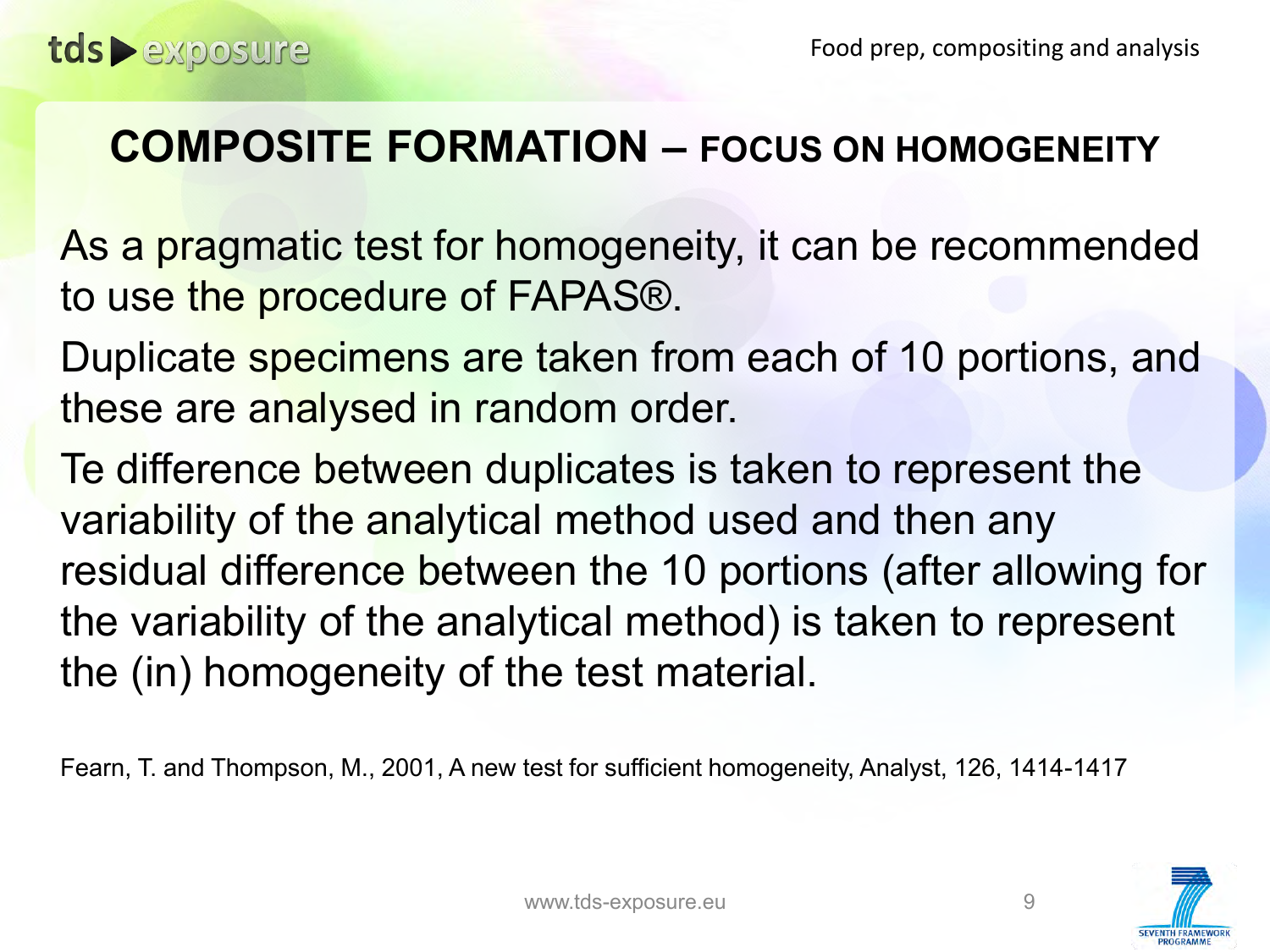Homogeneity tests in every case or SOPs proven to work?

#### **Conclusion and Recommendation:**

- > For a new chemical (new or just new to that TDS laboratory) demonstrate homogeneity by the preparation of composite samples and analysis of replicate portions.
- $\triangleright$  If this is not feasible, then use chemical surrogate(s) in place of the target chemical(s).
- $\triangleright$  At the same time as the above, record the sample preparation process as an SoP such that following that SOP will in future ensure that homogeneity is achieved.

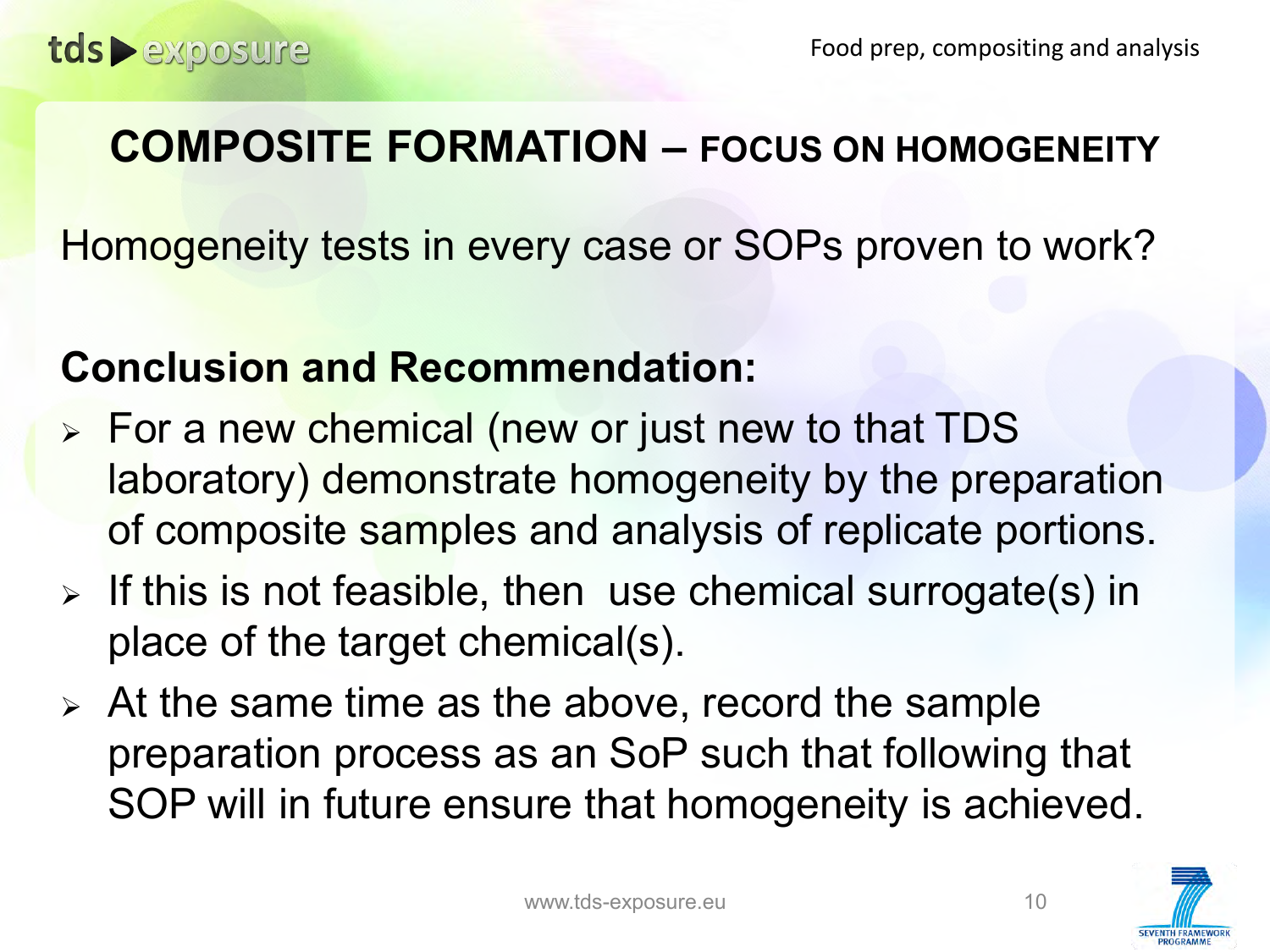### **CHEMICAL ANALYSIS**

We dealt with the availability and suitability of methods applied to TDS, identification criteria, LoDs, LoQs and MU.

WPs 4/5 prepared reviews of the analytical methods available for TDS work.

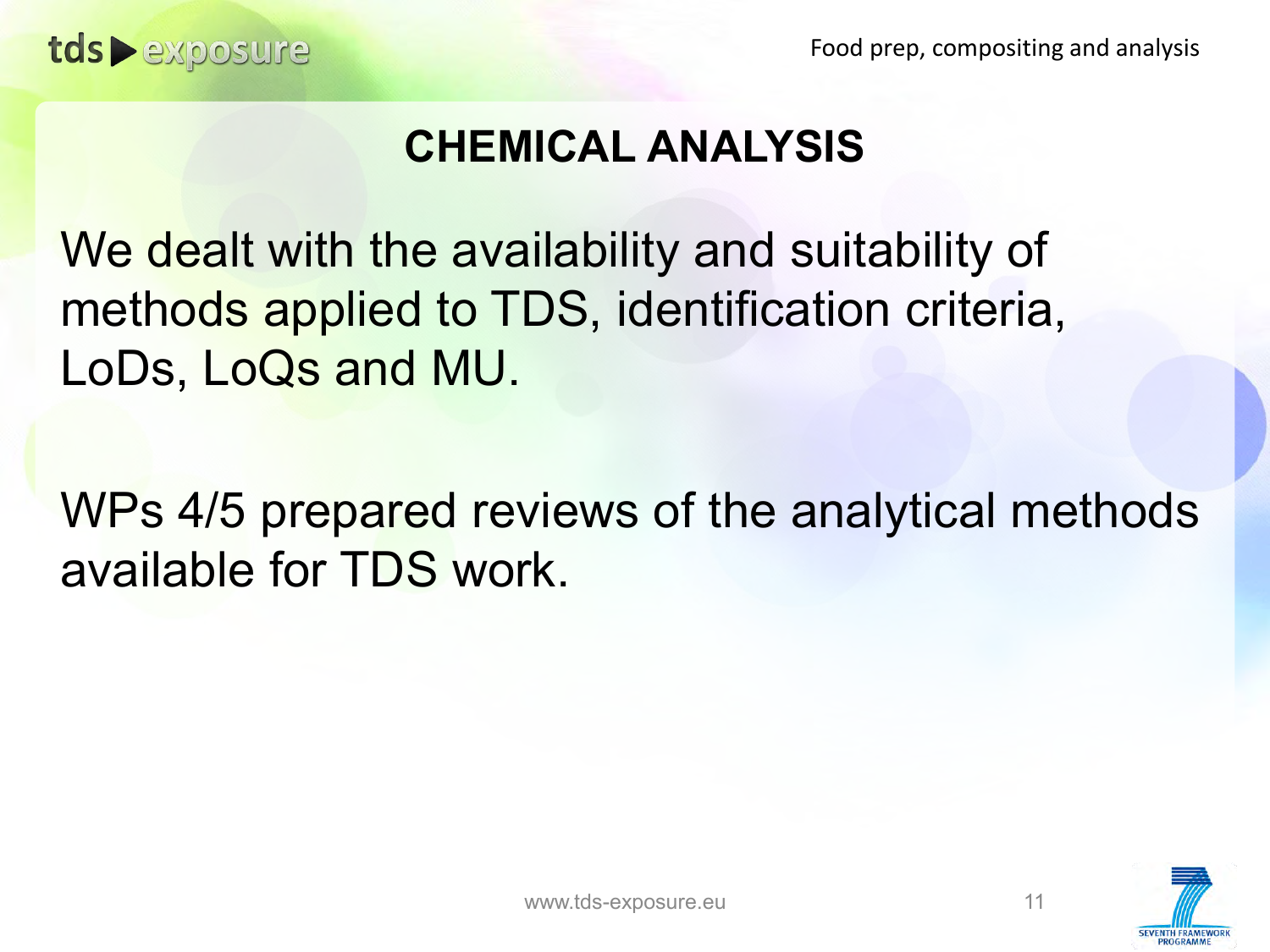#### **CHEMICAL ANALYSIS - MU**

The nature and origin of analytical measurement uncertainty (MU) and how MU carries through into an estimate of consumer exposure.

Two main features of TDS:-

- 1. Normally, two or more food composites are analysed for each food group and the results are used to indicate the concentration of the chemical in that food group.
- 2. In a well-designed TDS with a well-considered food list and with proper pooling, then a (preferably large) number of different food groups will contribute to the estimate of exposure.

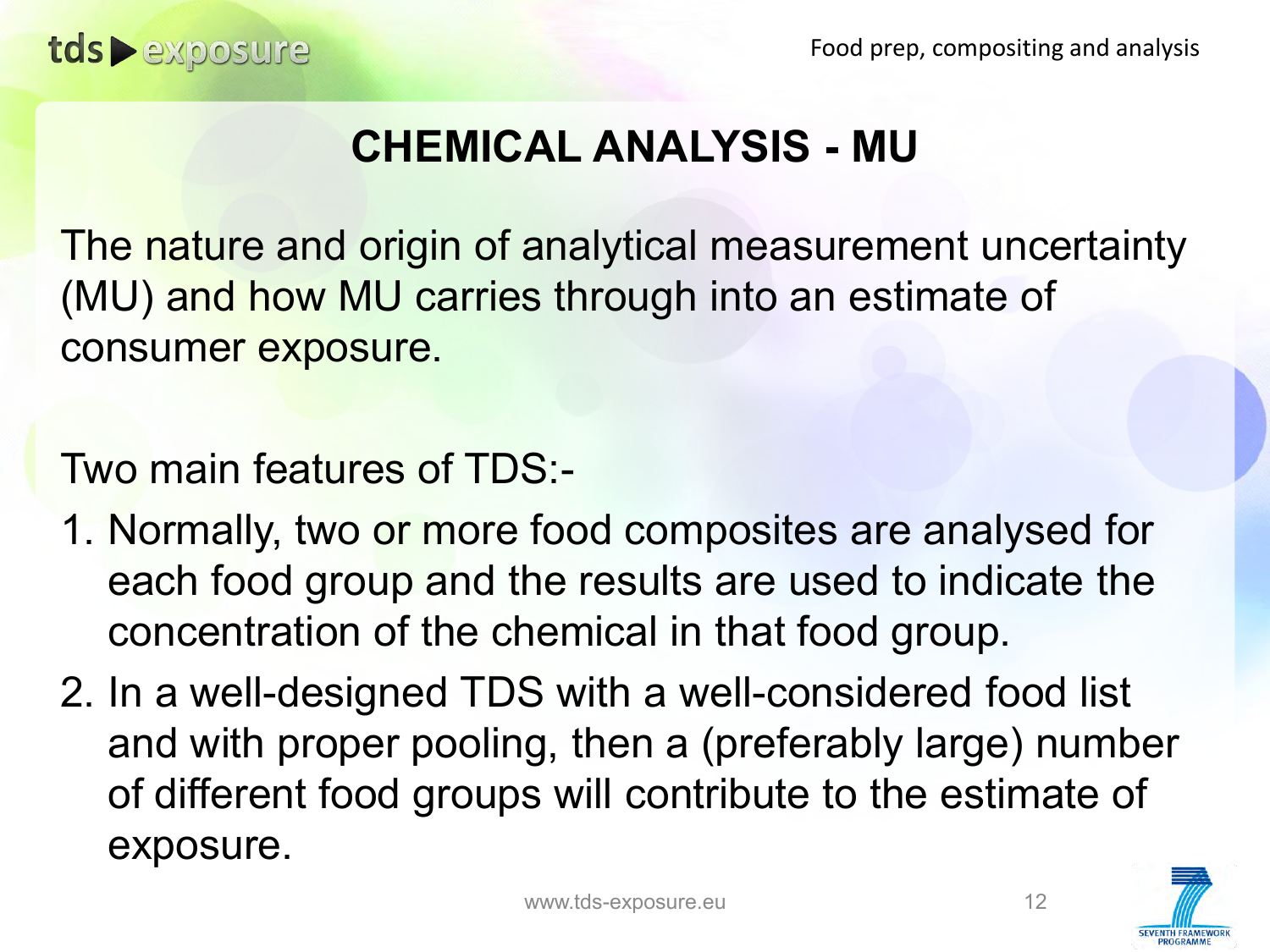.

#### **CHEMICAL ANALYSIS - MU**

Part 1. Two or more composites of each food group are analysed. Normally under repeatability conditions - i.e. in the same batch

- taking the relation between the concentration of analyte and the reproducibility relative standard deviation as being described by the modified Horwitz relation
- \* if we assume "expected analytical performance" rather than "only just fit for purpose"

Then the uncertainty associated with analysis, can be expected to make the following contributions to the total relative standard uncertainty of the mean concentration of analyte in that food group.

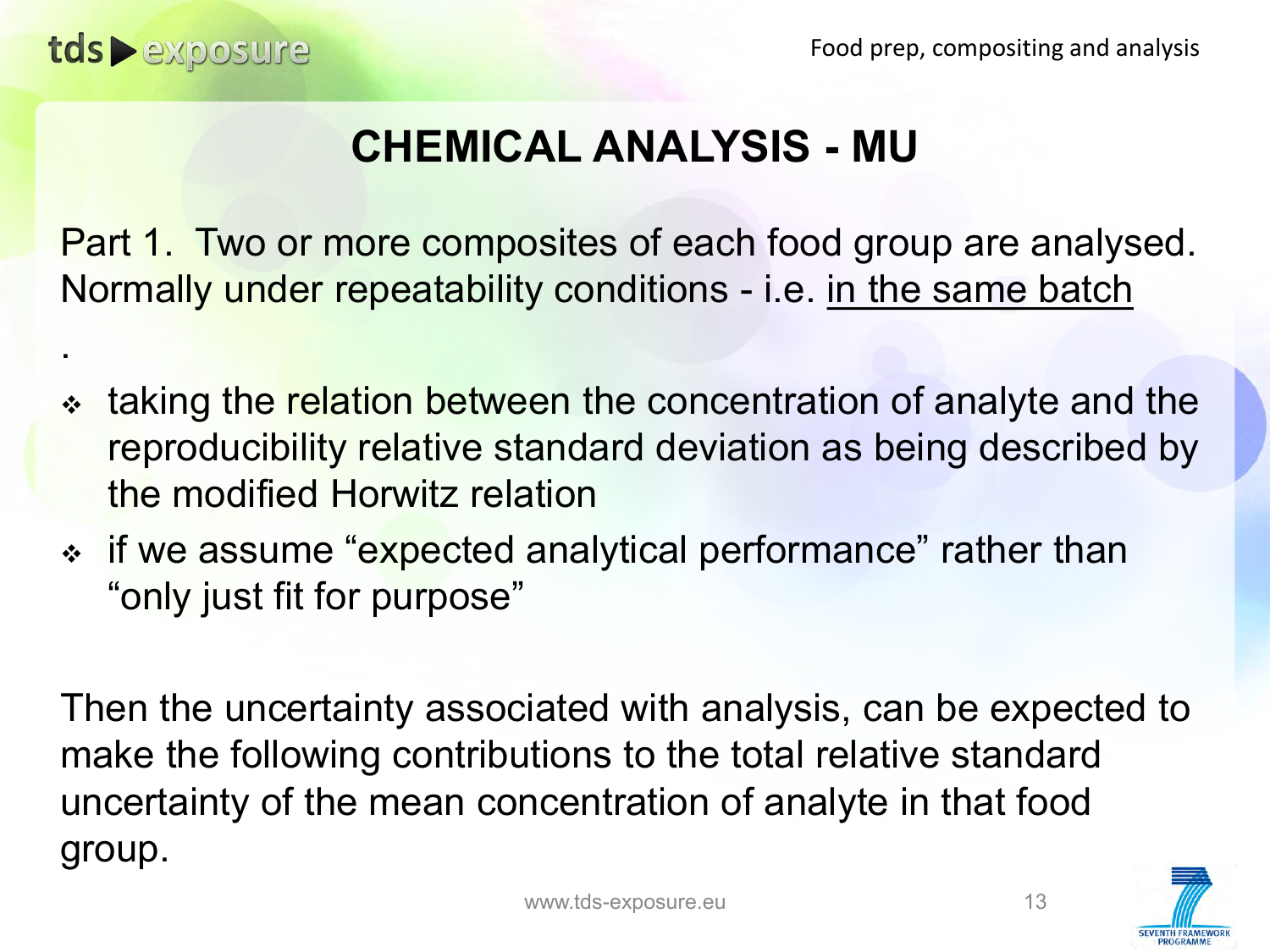|                | Analytical relative standard uncertainty |              |
|----------------|------------------------------------------|--------------|
| Mean           | (%) for means based on:                  |              |
| concentration  | 1 sample                                 | many samples |
| 1 ppb          | 22                                       | 17           |
| 10 ppb         | 22                                       | 17           |
| 100 ppb        | 22                                       | 17           |
| 1 ppm          | 16                                       | 12           |
| 10 ppm         | 22                                       | 8.5          |
| <b>100 ppm</b> | 8.0                                      | 6.0          |
| 1000 ppm       | 5.7                                      | 4.2          |

The effect of MU is not greatly attenuated because, even with multiple measurements of different pooled samples, in a single batch much of the MU is not random but it is linked to e.g. a single analyst, a single instrument, a single set of calibration standards, use of a single set of volumetric glassware etc.

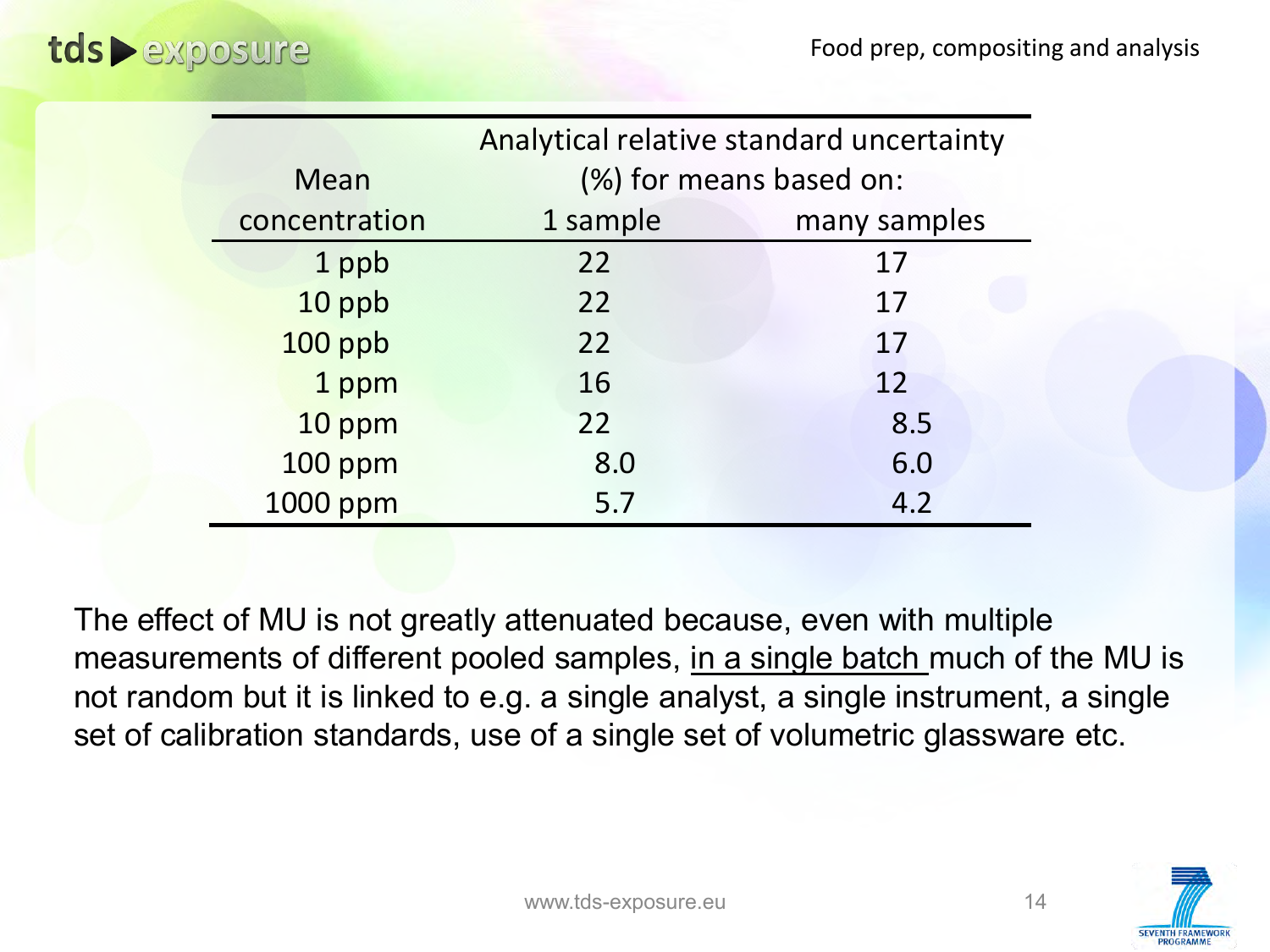#### **CHEMICAL ANALYSIS - MU**

Part 2. If only one food group contributes to consumer exposure, then the analytical MU goes directly into that exposure estimate (to be joined by other uncertainties).

But if a number of food groups contribute to exposure - as should be the case – then the effect of MU is attenuated. If the different food groups are analysed in different analytical batches (as is usually the case) then since MU is random (uncertainty has a probabilistic basis) the MU starts to cancel-out.

The number of food groups does not affect the uncertainty very much unless the exposure contribution made by each group is approximately equal. This is because, simply, if just one or a few food groups dominate then the attenuation effect is similarly limited.

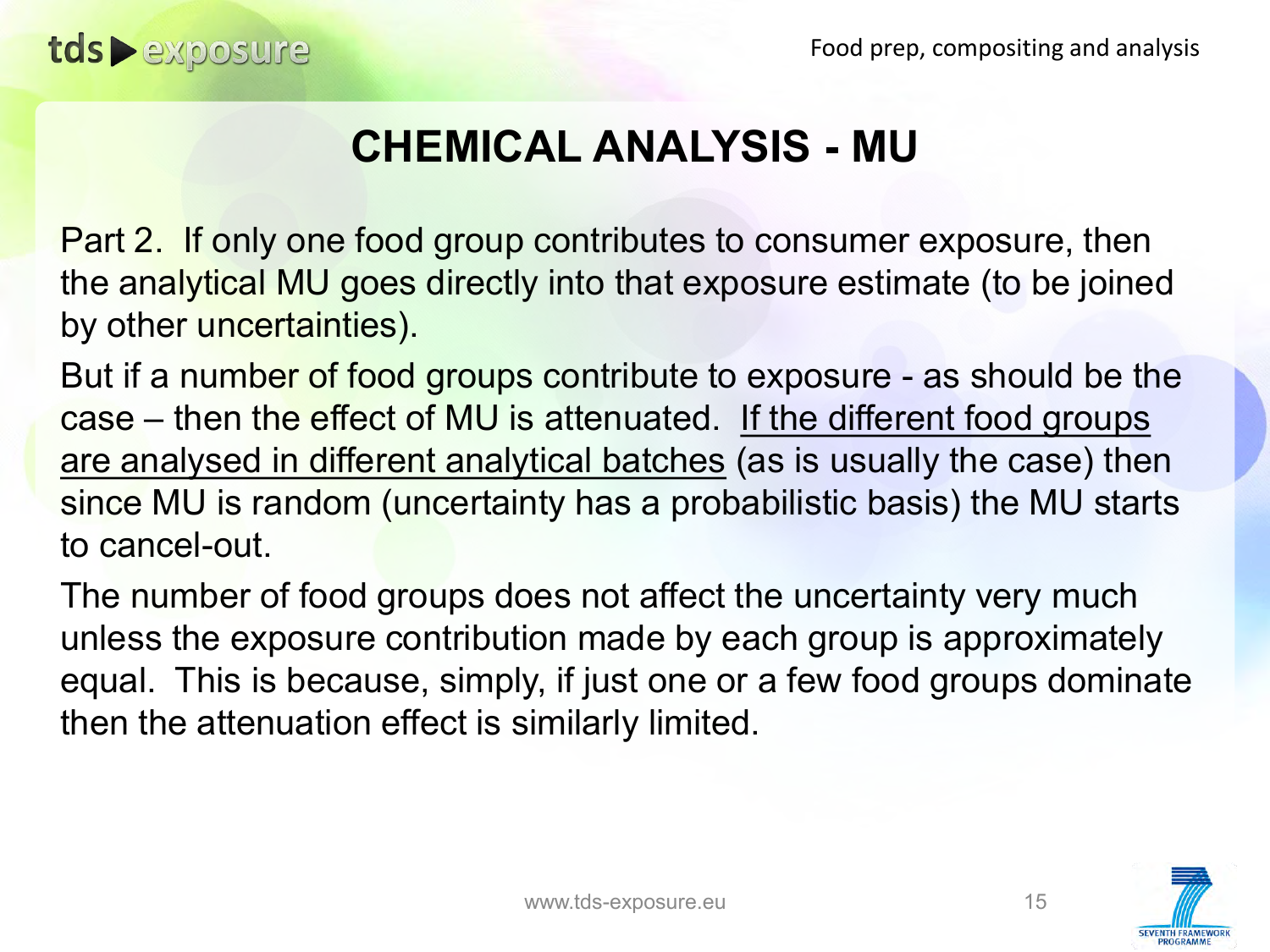#### Food prep, compositing and analysis

#### tds > exposure



The mathematics of this are described fully in WP4 documents.

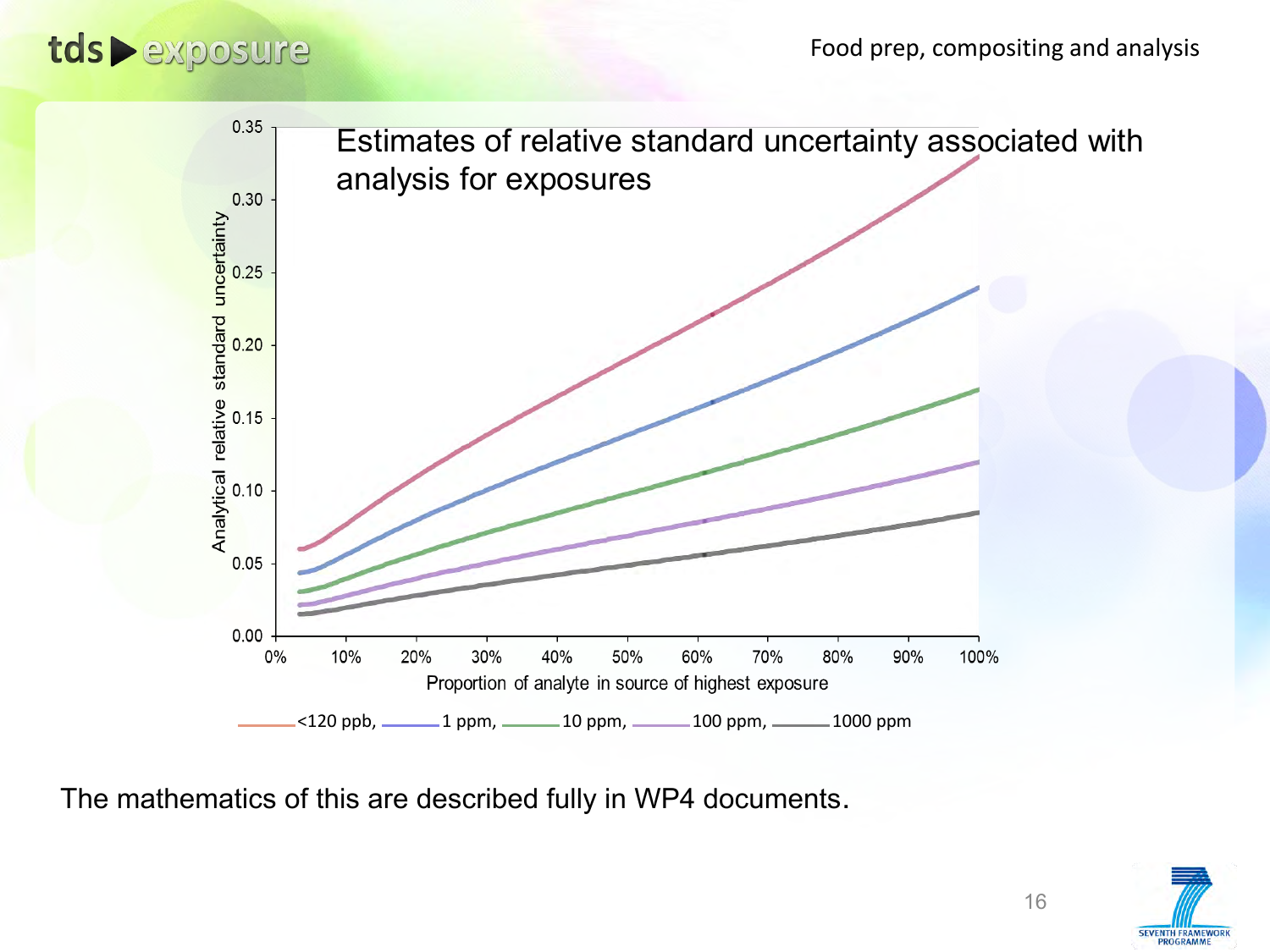#### **CHEMICAL ANALYSIS - MU**

**Conclusion and recommendation.** When setting a target value for MU as a performance criteria, consideration should be given to how many food composites and how many food groups are expected to contribute to the overall estimate of consumer exposure and if they are included in just one or in multiple analytical batches.

In fact, MU is relatively unimportant in TDS work, whereas accuracy (actually, the trueness component of accuracy) along with considerations of LOD and LOQ are far more important.

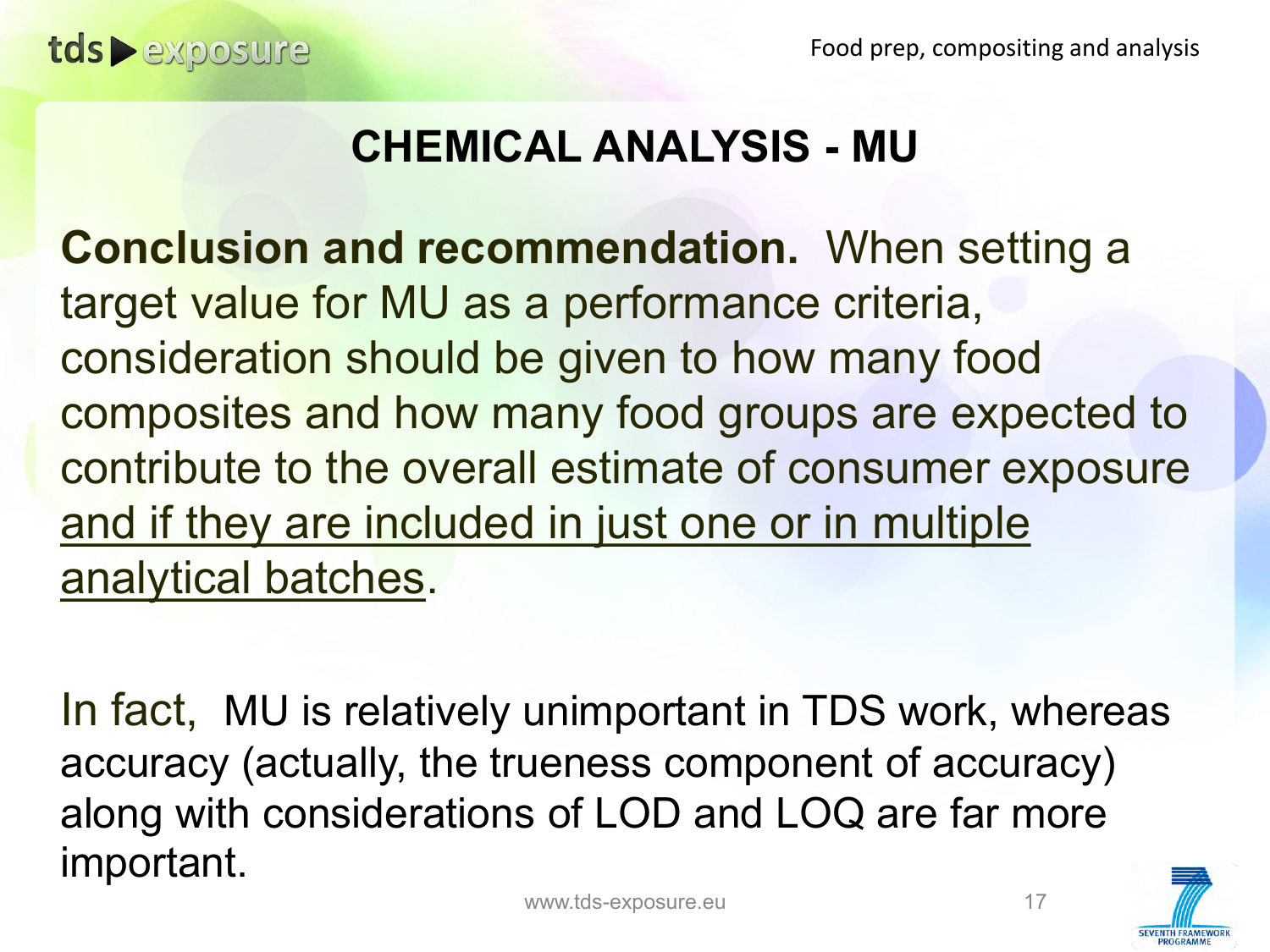#### **CHEMICAL ANALYSIS - ACCURACY**

#### **Conclusion and recommendation.**

The analytical laboratory should include the analysis of Certified Reference Materials or other traceable reference materials. The availability of CRMs and other quality control tools was summarised in Deliverable D5.8.

If CRMs are not available or are limited in their relevance, then a laboratory should participate in proficiency test exercises analysing test materials containing the target analyte in the most closely-related food matrix. In that case, usually not a 'true' but at least an 'assigned' value is arrived at by consensus

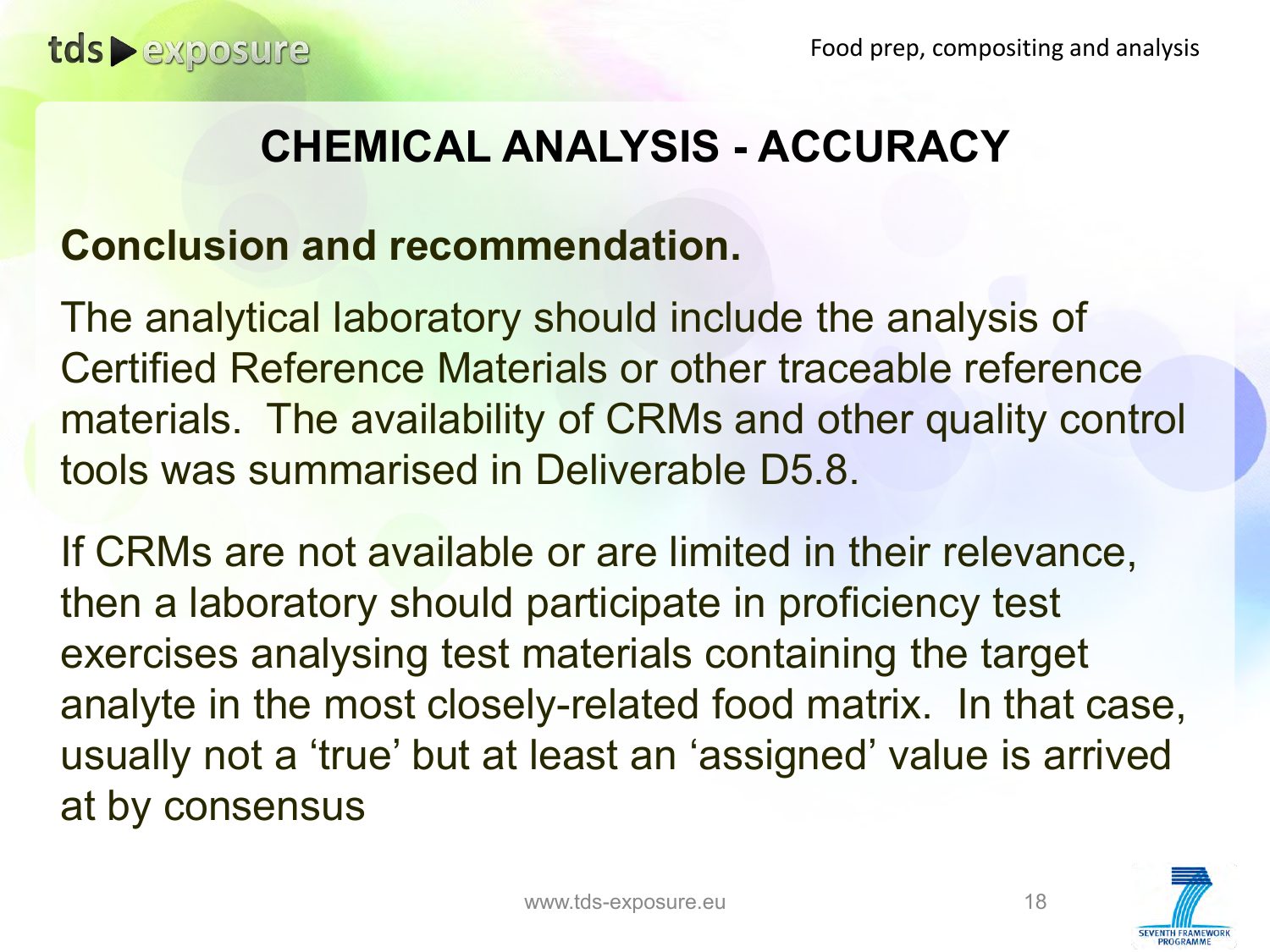#### **CHEMICAL ANALYSIS – LODS AND LOQS**

There is a clear need to reduce the uncertainty in estimates of exposure brought about by upper-bound and lower-bound estimates resulting from 'non-detects'. So careful consideration is needed when pooling foods, to be sure not to dilute too much.

**Conclusion and Recommendation.** The tools used in TDS to take concentration data and combine with food consumption data to estimate exposure, should be pre-run but inputting the LoD/LoQ values to calculate the impact of LODs/LOQs on the exposure estimates. The outcome should inform the decision of how much or how little pooling to conduct, and should help to specify if and what improvements in the analytical method performance are needed.

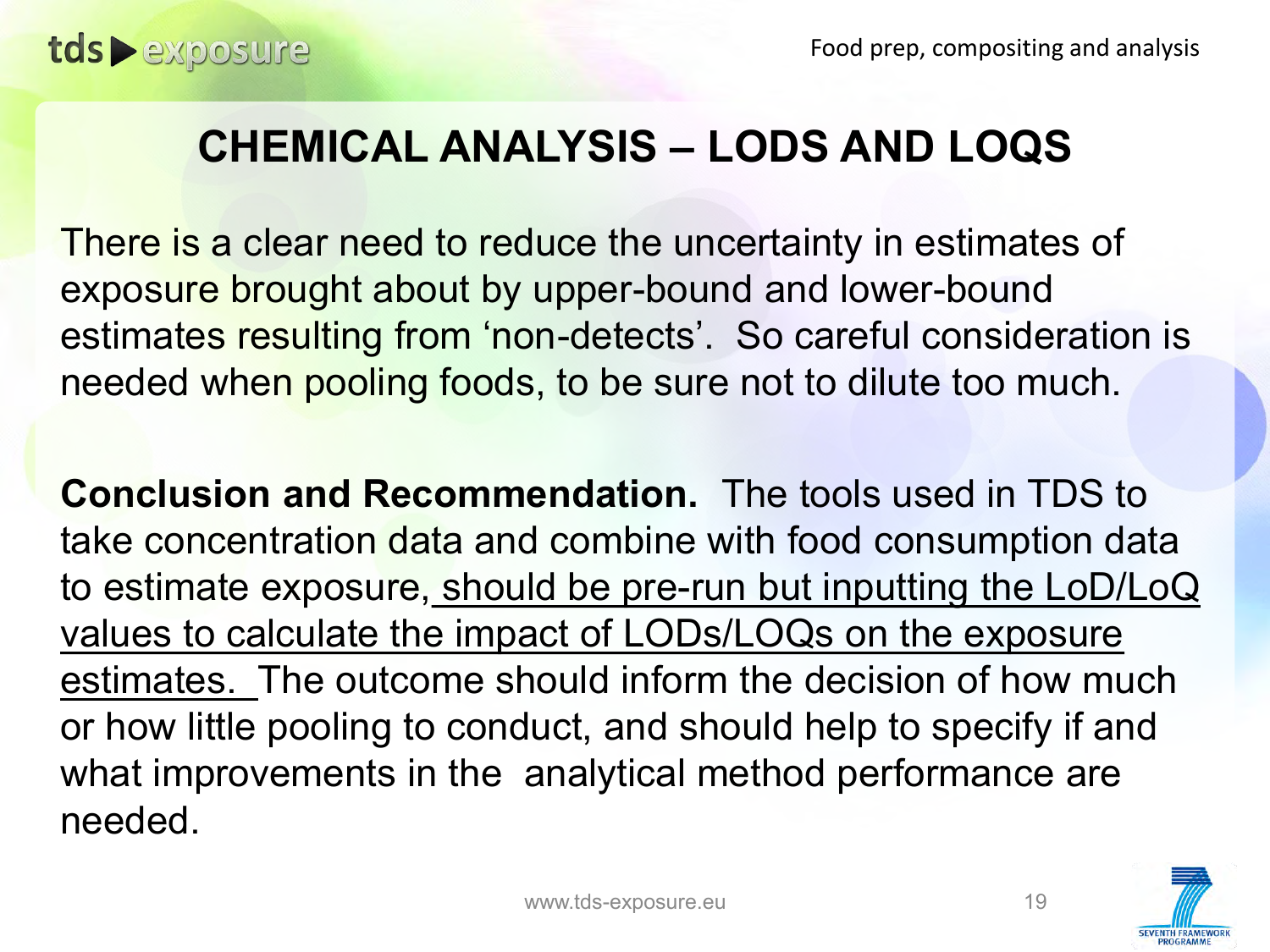# **WP4 OUTPUTS**

- $\triangleright$  analytical methods and their performance
- $\triangleright$  availability of reference materials
- $\triangleright$  identification criteria

tds exposure

- capturing and mimicking consumer behaviour
- $\triangleright$  effects of cooking
- $\triangleright$  cooking, sample prep and storage utensils
- $\triangleright$  tests for homogeneity
- $\triangleright$  stability and storage aspects
- effect of MU and LoD / LoQ on exposure estimate